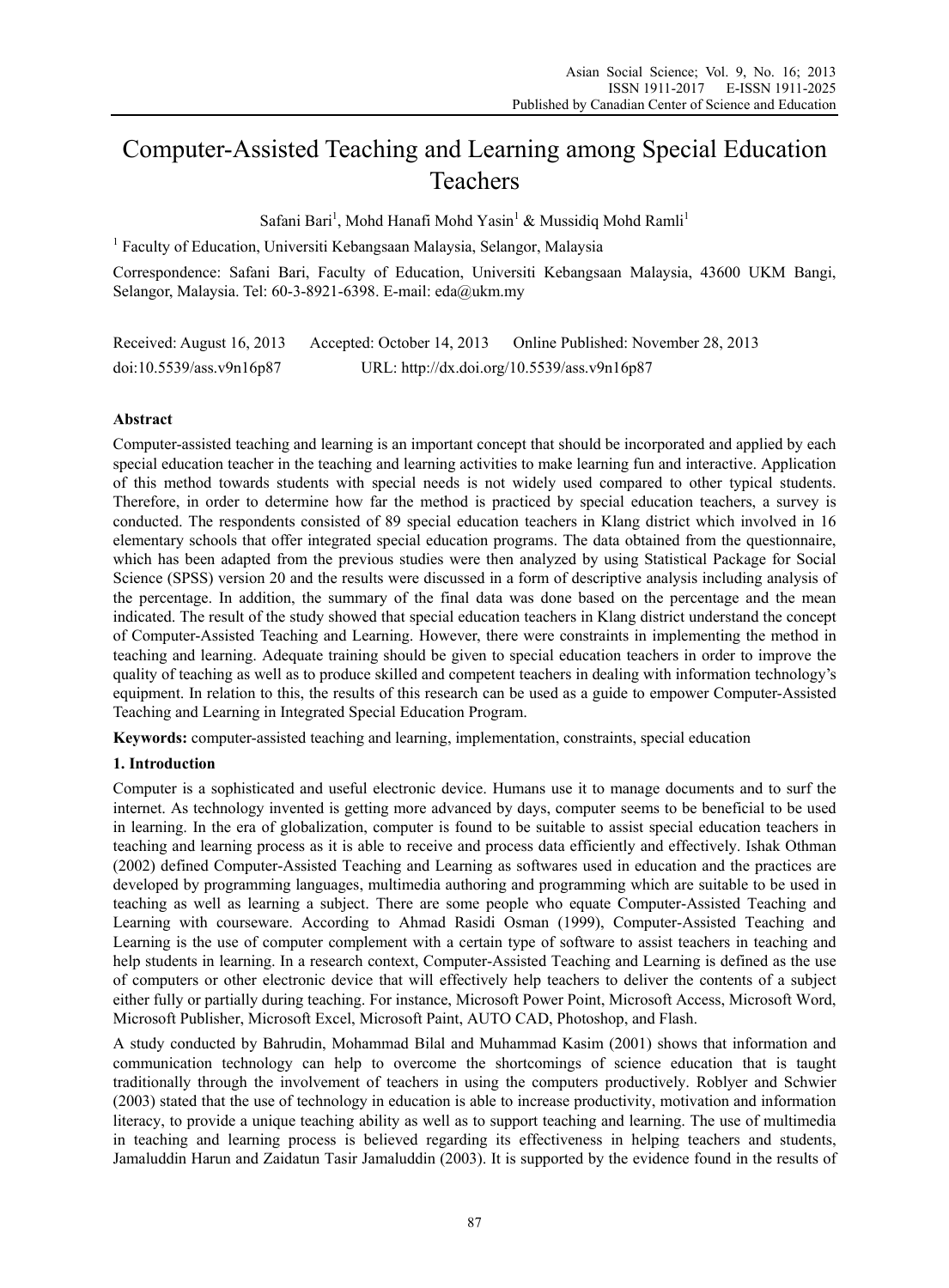a research by Khairul Anuar Abdul Rahman (2011), which shows the development of Computer-Assisted Teaching and Learning in education improves the understanding of students with special needs.

Throughout the modernization of technology, schools in Malaysia has taken steps in integrating the use of computers to conduct teaching and learning activities at all levels of school with the help of Ministry of Education (MOE). Special education schools and schools with Integrated Special Education Program have not been spared from the use of this technology. Esah Sulaiman (2003) states that, a variety of teaching and learning approaches can be used during teaching and learning, such as teacher-centred approach, student-centered approach or materials-centered approach. Teachers are responsible to choose the appropriate approach to be used in order to achieve the planned objectives for a lesson. Although the use of Computer-Assisted Teaching and Learning shows a positive impact on student's learning, there are constraints that need to be solved to ensure teachers are able to implement Computer-Assisted Teaching and Learning in school without a hitch, Yahya Othman (2007). He also states that, special education teachers should be prepared with adequate skills and knowledge in line with the current educational needs. Therefore, this study attempts to observe the level of understanding among special education teachers towards the concept of Computer-Assisted Teaching and Learning, teachers' level of computer proficiency, the impact of using a computer in teaching students with special needs and the constraints in implementing it.

#### **2. Problem Statement**

Schools across the country have been provided with computers by the government as an effort to increase teachers' professionalism. The government hopes that teachers in schools, especially special education teachers use the computer in teaching and learning process as a teaching aid in the classroom (Education Development Master Plan, 2006). The role played by special education teachers will determine the level of students' understanding in learning a subject. For this purpose, the use of various teaching techniques and different levels of practices which suit their abilities, experiences and interests should be taken into account. All the aspects mentioned are important to maintain students' attention as long as needed to master the content of certain subjects. It is important to know how far the teaching aid is beneficial for the teachers and students. The effectiveness of teaching aid is not only determined by the quality but also the techniques of using it in a classroom. If teachers fail to use teaching aid during a lesson effectively, this might cause the interaction between teachers and students become rather limited (Abu Hassan Kassim and Meor Ibrahim Kamaruddin, 2006). According to Syuhada Choo Abdullah (2005), Educational Technology Division (ETD), MOE will visit schools throughout the country to monitor and analyze the use of technology in education, especially the information and communication technology provided by the government. This is done because teachers refuse to use technology in teaching and learning process. In addition, ETD, MOE visits schools with the intention to know the actual progress of using technology and facilities supplied to schools in education.

Other factors that influence the use of Computer-Assisted Teaching and Learning is in terms of technical, teaching aid facilities, and attitude. Most teachers feel that it is difficult to change their learning style towards something new such as using Computer-Assisted Teaching and Learning in teaching. This problem occurs due to the teachers' attitude. A study conducted by Yahya Othman (2007) proved that the problem occurs because teachers feel in doubt with new ideas as they feel more comfortable with what they have done over the years. The Education Act (1996) states that teachers are allowed to modify the methods and techniques of teaching and learning, the time or duration of activities, the subjects and teaching aids to achieve the objective of Special Education.

There are studies showing that teachers rarely use the facilities provided by the government in teaching and learning process. William (2005) stated in his study that special education teachers do not have the skills of using teaching aids in teaching students with special needs. This condition will produce a weak special education teacher in terms of teaching as well as in conducting teaching aids. Based on these studies, it shows that there are still a lot of teachers that do not use teaching aids during their lessons. Therefore, one of the methods to perform this role is to promote the development of information and communication technology in schools which will bring benefits to support the teaching and learning process.

This is important because teaching and learning process should involve three main factors: teachers, curriculum content and students. These factors must be included in teaching and learning through several approaches, methods and techniques that are appropriate and well-planned, prepared and be carried out in order. Education is the place where information and communication technology should be used efficiently and effectively by teachers (Daud, 2006).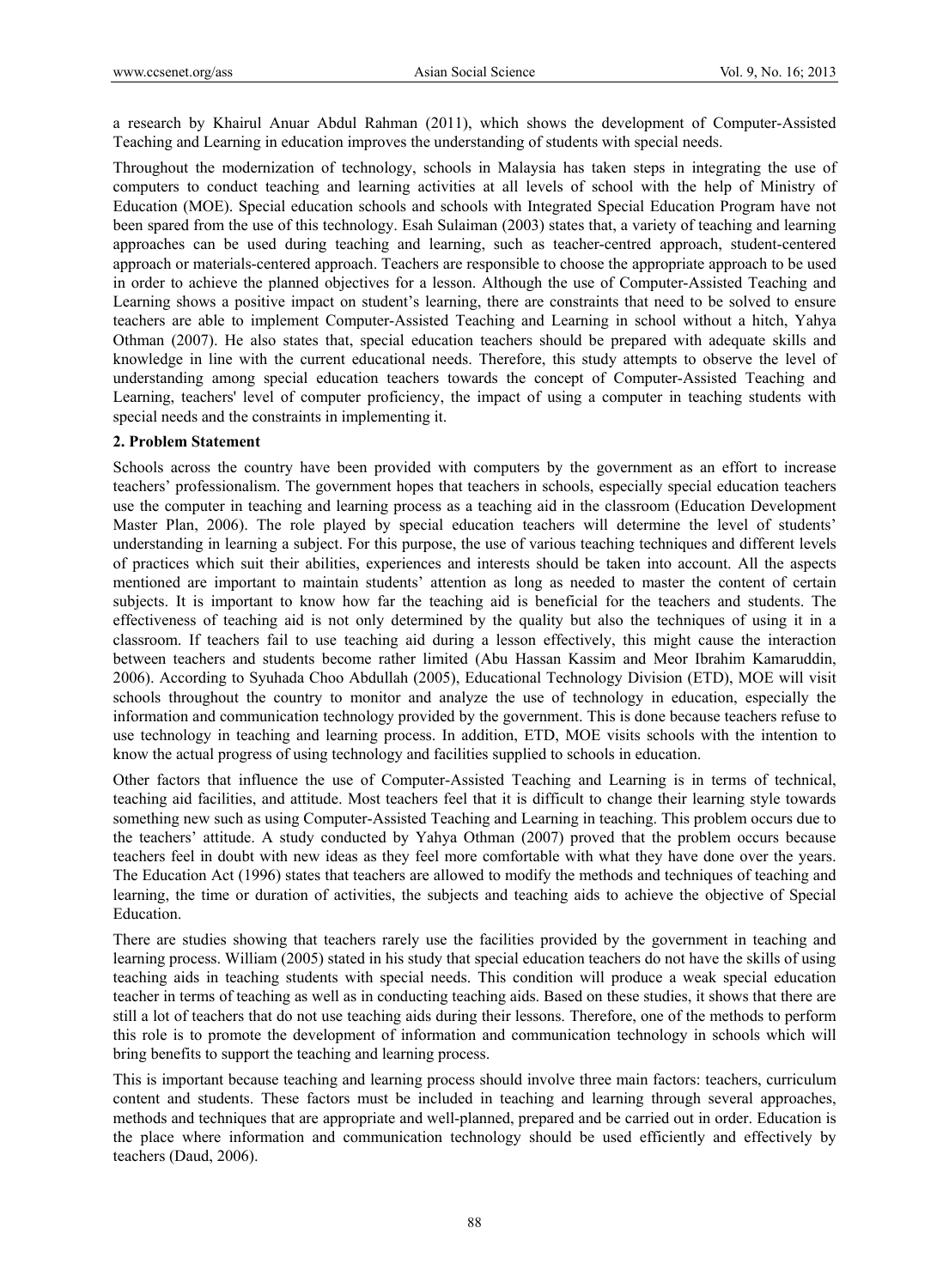## **3. Research Questions**

This study will try to answer the following questions:

- 1) Do special education teachers understand the concept of computer-assisted teaching and learning?
- 2) What is the level of computer proficiency among special education teachers?
- 3) What are the effects of the use of computers in teaching students with special needs?
- 4) What are the constraints in the implementation of computer-assisted teaching and learning?

## **4. Structure of Study**

This study is a descriptive quantitative survey using questionnaire adapted from previous studies. The data obtained consists of items related to teacher's demography, computer-assisted teaching and learning's concept, the level of computer proficiency among teachers, the impacts of using computer in teaching students with special needs and the constraints of implementing computer-assisted teaching and learning in education. The population sample consists of 177 people who are special education teachers in Klang district. Meanwhile, 89 people which covered 50% of the total population were randomly selected to be the sample of the study. The total of the sample is appropriate because, according to Mohamad Najib Abdul Ghafar (2003), the minimum amount for a selected sample is 30% of the total population. He also stated that, the larger the size of a sample, the better it will be because researchers have more possibility to choose the sample which has the characteristics of a population.

| Bil. | <b>Schools</b>                       | <i>*Population</i> | <b>Sample</b> |
|------|--------------------------------------|--------------------|---------------|
| 1    | Klang Primary School                 | 11                 | 5             |
| 2    | Telok Gadong Primary School          | 26                 | 12            |
| 3    | Taman Klang Jaya Primary School      | 15                 | 6             |
| 4    | Pelabuhan Utara Primary School       | 3                  | 3             |
| 5    | Sultan Abdul Samat Primary School    | 14                 | 6             |
| 6    | Meru Jalan Tap Primary School        | 3                  | 3             |
|      | Taman Klang Utama Primary School     | 16                 |               |
| 8    | Meru 2 Primary School                | 15                 | 6             |
| 9    | <b>Bukit Kemuning Primary School</b> | 3                  | 3             |
| 10   | Pulau Indah 2 Primary School         | 3                  | 3             |
| 11   | <b>Bukit Rimau Primary School</b>    | 13                 | 6             |
| 12   | Batu Unjur Primary School            | 29                 | 12            |
| 13   | Bukit Ceraka Primary School          | 3                  | 3             |
| 14   | Tengku Bendahara Aman (1)            | 9                  | 5             |
| 15   | Tengku Bendahara Aman (2)            | 3                  | 3             |
| 16   | Bukit Kuda Primary Girls School      | 11                 | 6             |
|      | <b>Total</b>                         | 177                | 89            |

Table 1. Total population and sample of elementary schools' special education teachers in Klang District in 2012

\*source Klang District Education's Office 2012

The data obtained was analyzed using the Statistical Package for the Social Sciences (SPSS) version 20.0 in the form of descriptive analysis by taking into account the mean and the percentage value. The schedule of level of evaluation which was constructed by Mohamed Najib Abdul Ghafar (2003) was used as a guide in determining the level based on the mean score.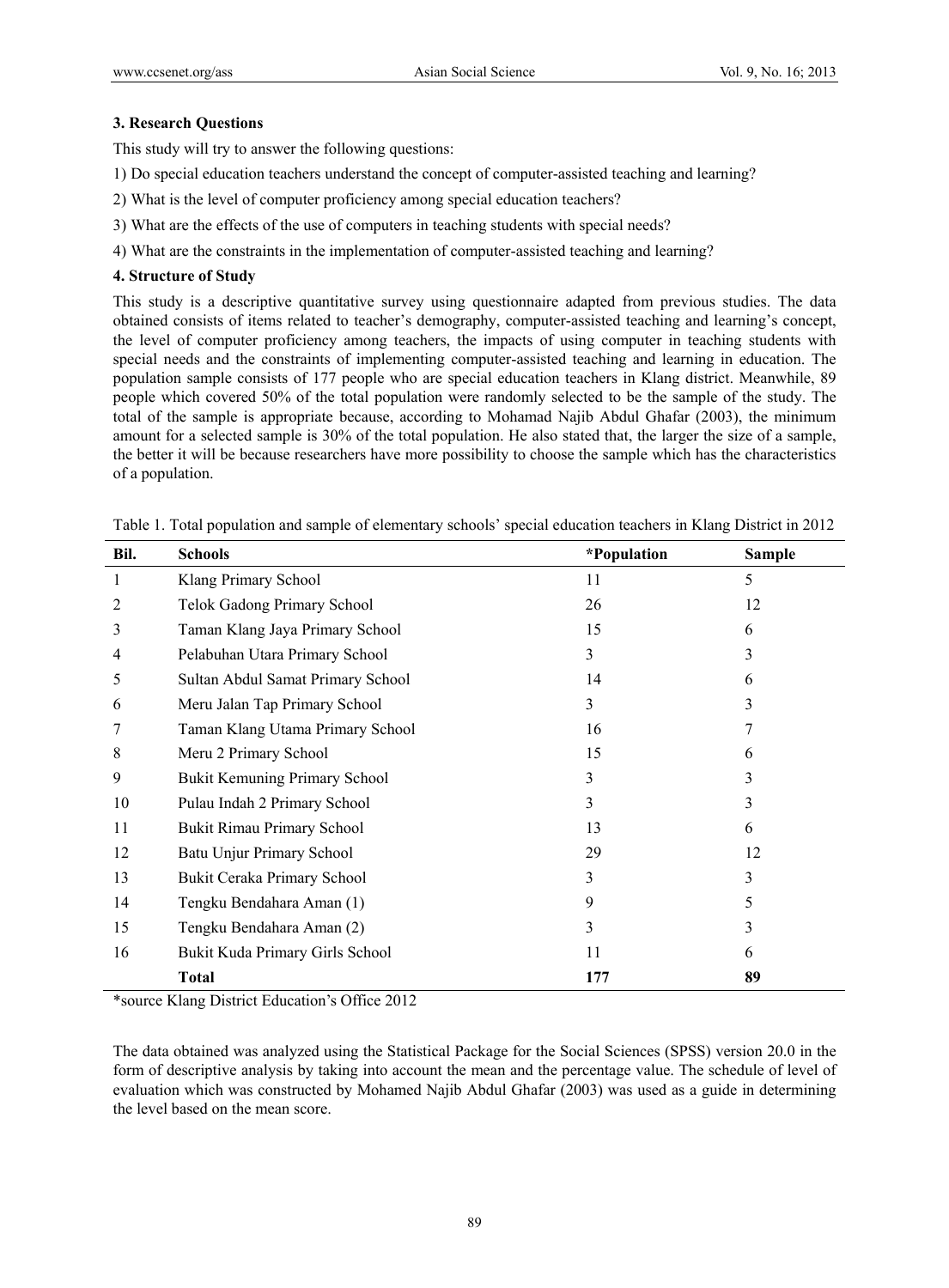## Table 2. Level of evaluation based on the mean score

| Level of Mean Score | Very Low   | $L$ <sup>O</sup> W | Moderate  | High      | Very High |
|---------------------|------------|--------------------|-----------|-----------|-----------|
| Range of Mean Score | $.00-1.49$ | .50-2.49           | 2.50-3.49 | 3 50 4 49 | 4.50-5.00 |

### **5. Results**

*5.1 Demographic Information of Respondents* 

| Item       |                    | Frequency | Percentage $(\% )$ |
|------------|--------------------|-----------|--------------------|
| Gender     | Male               | 17        | 19.1               |
|            | Female             | 72        | 80.9               |
| Education  | Master             | 5         | 5.6                |
|            | Bachelor           | 66        | 74.2               |
|            | Diploma            | 15        | 16.9               |
|            | Certificate        | 3         | 3.4                |
| Experience | 1 to 5 years       | 50        | 56.2               |
|            | 6 to 10 years      | 17        | 19.1               |
|            | 11 to 15 years     | 16        | 18.0               |
|            | 16 years and above | 6         | 6.7                |

 $N = 89$ 

The results are obtained from a total of 89 respondents which consist of 17 males (19.1%) and 72 females (80.9%) who are the teachers of special education programs in Klang district. The study found that the majority of respondents are from the graduates which brings a total of 71 (79.8%), 15 (16.9%) who had a diploma and 3 (3.4%) with a teaching certificate. The study also found that the majority of respondents have teaching experience in between 1 to 5 years of which as many as 53 people (59.6%), followed by 20 respondents (22.5%) who has 6 to 10 years of teaching experience, 15 (16.9%) had between 11 to 15 years and one (1.1%) have 16 years of experience in the field of special education.

# *5.2 The Concept of Computer-Assisted Teaching and Learning*

The first research question is the level of understanding of the special education teachers in Klang district towards Computer-Assisted Teaching and Learning's concept. According to Table 4, there are 7 sub-questions in total.

| <b>Item</b>                                                                                 | Mean | <b>Standard</b><br>deviation |
|---------------------------------------------------------------------------------------------|------|------------------------------|
| Students who learn a subject using computer in the presence of a teacher                    | 3.47 | 0.605                        |
| Students who learn a subject using computer without the presence of a teacher               | 1.74 | 0.594                        |
| Students who use a search engine (e.g. Google) to find information while doing<br>exercises | 2.98 | 0.674                        |
| Teachers who use the LCD projector as a teaching aid in parts of their teaching             | 3.35 | 0.623                        |
| Students who learn counting and writing using Microsoft Office Word                         | 2.73 | 0.719                        |
| Students who learn by using educational software provided in a CD                           | 2.81 | 0.689                        |
| Students who learn through a distance learning by using a computer                          | 2.20 | 0.756                        |
| Average Mean                                                                                | 2.75 |                              |

Table 4.The concept of Computer-Assisted Teaching and Learning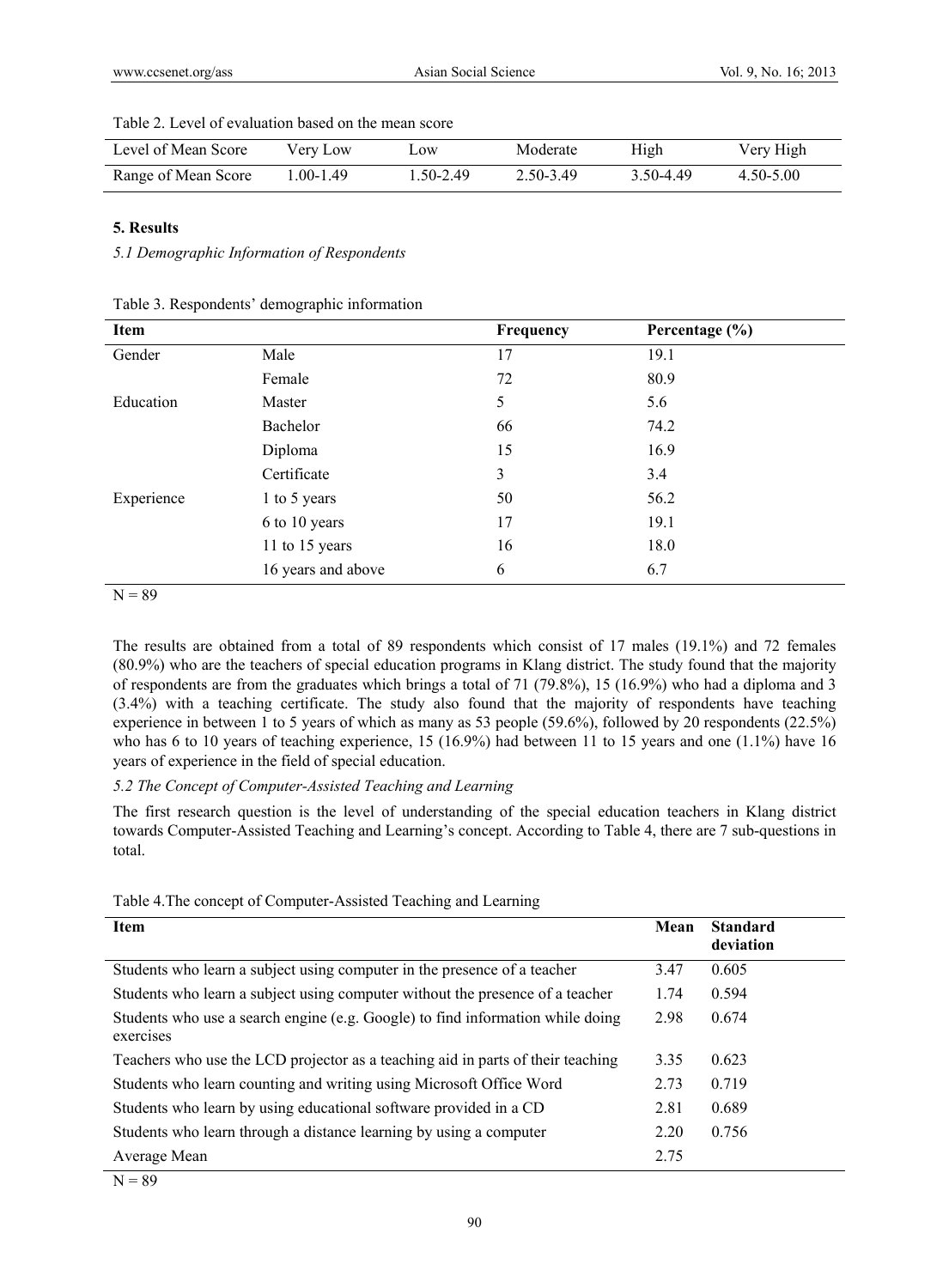The average mean value for the concept of Computer-Assisted Teaching and Learning is 2.75 which means, special education teachers in Klang area have a moderate understanding of the concept. The results are also supported by the results of a study conducted by Yahya Othman, (2007).

*5.3 Teachers' Level of Computer Proficiency* 

| Item                              | Mean | <b>Standard deviation</b> |
|-----------------------------------|------|---------------------------|
| Mastering Microsoft Word          | 3.56 | 0.639                     |
| Mastering Microsoft Excel         | 3.09 | 0.733                     |
| <b>Mastering Microsoft Access</b> | 2.64 | 0.787                     |
| Mastering Microsoft Power Point   | 3.46 | 0.623                     |
| Mastering Multimedia              | 2.96 | 0.752                     |
| Mastering Website's Construction  | 2.43 | 0.865                     |
| Mastering the Internet            | 3.48 | 0.503                     |
| <b>Average Mean</b>               | 3.08 |                           |
| $N = 89$                          |      |                           |

The value of average mean score obtained for the variable level of computer proficiency among special education teacher is 3.08. Therefore, it can be defined based on the mean score rating table that the level of computer proficiency of Integrated Special Education Program's teachers in Klang district is moderate. This result is in contrast with the previous result of a study conducted by Zaidatun Nasir and Lim, B. Y., (2011) which states that the level of teachers' knowledge is moderately high and it is supported by a study conducted by Yusof Boon and Sani Ngatimin (2011). The difference that exists in the results between the researchers may be due to the study conducted, respondents' background and the influence of rapid technological development.

*5.4 The Impacts of the Use of Computer towards Students with Special Needs* 

Table 6. The impacts of the use of computer towards students with special needs

| Item                                                                                                | Mean | <b>Standard Deviation</b> |
|-----------------------------------------------------------------------------------------------------|------|---------------------------|
| Does the use of computers in teaching increase the students'<br>interests in learning?              | 3.66 | 0.475                     |
| Do excellent students become more interested to learn if teachers<br>use a computer in teaching?    | 3.44 | 0.673                     |
| Do weak students become more interested to learn if teachers use a<br>computer in teaching?         | 3.31 | 0.748                     |
| Does the use of multimedia and interactive materials would affect<br>the students?                  | 3.53 | 0.502                     |
| Do students become more interested to learn if materials from the<br>internet are used in teaching? | 3.47 | 0.502                     |
| <b>Average Mean</b>                                                                                 | 3.48 |                           |

 $N = 89$ 

Based on the results obtained, most of the special education teachers in Klang district agree with the concept of Computer-Assisted Teaching and Learning in education as it gives positive impacts to students with special needs. The average mean calculated is 3.48 which can be categorized in a higher level. This data is also supported by the results obtained from a study conducted by Yahya Othman, (2007) on the impact of the use of computer towards students with special needs.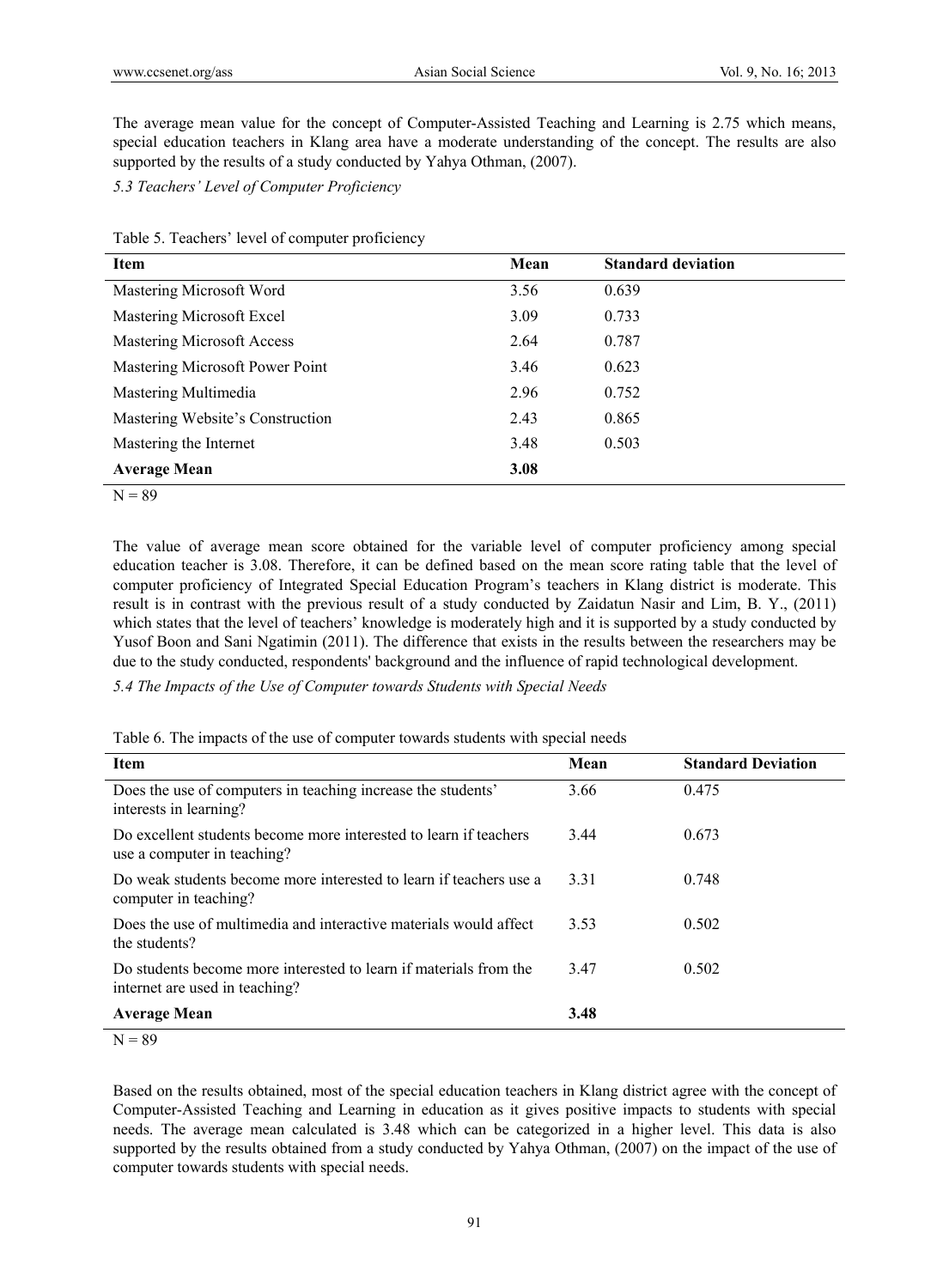## *5.5 The Constraints in Implementing Computer-Assisted Teaching and Learning in School*

The last question need to be answered in this study is if there are any constraints to implement Computer-Assisted Teaching and Learning in school. Table 7 shows the results that have been obtained for this question.

| Item                                                         | Scale             | Frequency      | $\frac{0}{0}$ |
|--------------------------------------------------------------|-------------------|----------------|---------------|
| Teachers are not proficient because they lack of training?   | Strongly disagree | 6              | 6.7           |
|                                                              | Disagree          | 18             | 20.2          |
|                                                              | Agree             | 52             | 58.4          |
|                                                              | Strongly agree    | 13             | 14.6          |
| Preparing materials for Computer-Assisted Teaching and       | Strongly disagree | $\overline{2}$ | 2.2           |
| Learning takes a lot of time?                                | Disagree          | 24             | 27.0          |
|                                                              | Agree             | 47             | 52.8          |
|                                                              | Strongly agree    | 16             | 18.0          |
| Preparing the device to carry out Computer-Assisted Teaching | Strongly disagree | $\overline{0}$ | $0.0\,$       |
| and Learning in class takes a lot of time?                   | Disagree          | 31             | 34.8          |
|                                                              | Agree             | 45             | 50.6          |
|                                                              | Strongly agree    | 13             | 14.6          |
| Computers in schools are under good maintenance?             | Strongly disagree | 23             | 25.8          |
|                                                              | Disagree          | 28             | 31.5          |
|                                                              | Agree             | 33             | 37.1          |
|                                                              | Strongly agree    | 5              | 5.6           |
| Computers in schools are often under faulty and the capacity | Strongly disagree | 10             | 11.2          |
| and technology used are outdated?                            | Disagree          | 22             | 24.7          |
|                                                              | Agree             | 40             | 44.9          |
|                                                              | Strongly agree    | 17             | 19.1          |
| Do school administrators encourage teachers to use           | Strongly disagree | 3              | 3.4           |
| Computer-Assisted Teaching and Learning in class?            | Disagree          | 6              | 6.7           |
|                                                              | Agree             | 59             | 66.3          |
|                                                              | Strongly agree    | 21             | 23.6          |
| Are the equipments adequate to implement Computer-Assisted   | Strongly disagree | 15             | 16.9          |
| Teaching and Learning in class?                              | Disagree          | 39             | 43.8          |
|                                                              | Agree             | 30             | 33.7          |
|                                                              | Strongly agree    | 5              | 5.6           |

|  |  |  | Table 7. The constraints in implementing computer-assisted teaching and learning in school |
|--|--|--|--------------------------------------------------------------------------------------------|
|  |  |  |                                                                                            |

 $N = 89$ 

Based on Table 7, 52 (58.4%) respondents agreed that one of the constraints in the implementation of Computer-Assisted Teaching and Learning in schools is teachers are unskilled due to lack of training in implementing Computer-Assisted Teaching and Learning. Respondents also agreed (52.8%) on the preparation of materials for Computer-Assisted Teaching and Learning takes a long time. 33 respondents (37.1%) said the computers provided in their schools are well-maintained, 5 respondents (5.6%) strongly agreed, 28 (31.5%) disagreed and the remaining 23 (25.8%) strongly disagreed with the statement. 44.9% or 40 people out of 89 respondents agreed to computers in schools are outdated in terms of capacity and technology. The majority of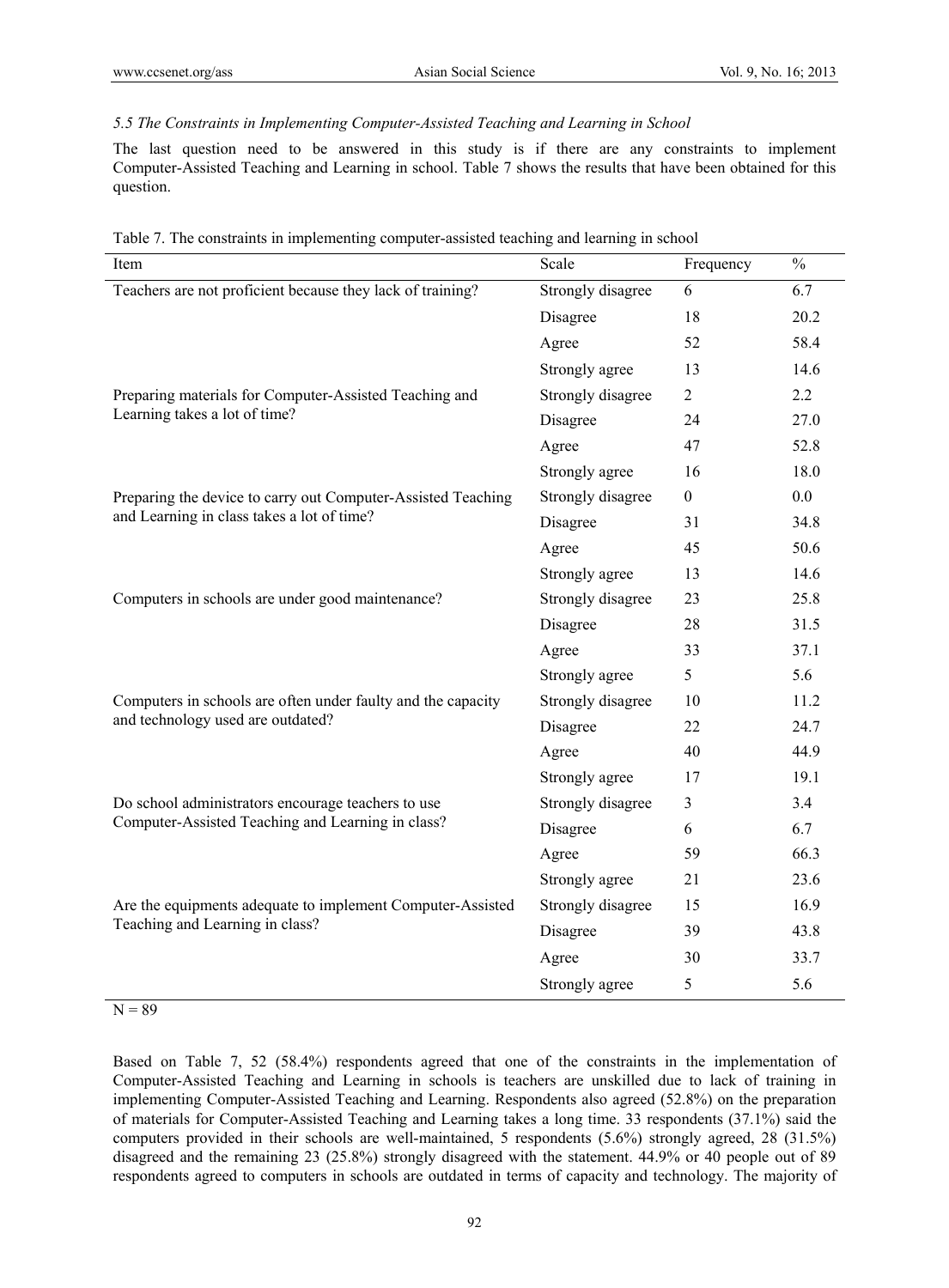respondents agreed that school administrators give encouragement to them to implement Computer-Assisted Teaching and Learning in class. However, the majority of respondents disagreed with the statement that the equipment used to carry out Computer-Assisted Teaching and Learning is adequate. The results of this study are supported by the results of the study conducted by Yahya Othman, (2007) and Siti Khadijah Ramly (2012).

#### **6. Suggestion**

The results have shown that special education teachers in Klang district agreed that the use of Computer-Assisted Teaching and Learning in education gives positive impacts on students with special needs. Thus, several proposals have been given to strengthen the use of Computer-Assisted Teaching and Learning among special education teachers. One of them is to provide an easy access to special education teachers to use the equipment for Computer-Assisted Teaching and Learning that has been provided for the typical students. It can be done if the learning sessions for students with special needs are also included in the timetable of using school computer lab. In addition, the ministry of education must ensure that all of the computer equipment supplied to schools must be maintained regularly and outdated equipment must be replaced.

In order to encourage teachers to practice Computer-Assisted Teaching and Learning in education is by making sure every classroom is equipped with multimedia equipment. This may lessen the time it takes to prepare the equipment for teaching and learning process. Teachers also need to be equipped with the latest knowledge by organizing Computer-Assisted Teaching and Learning courses which are appropriate with the type and the needs of every Integrated Special Education Program as students with special needs has different abilities. E-learning materials are based on Computer-Assisted Teaching and Learning which need to be prepared in 2 versions. The first version is for a typical student while the second version is adapted to the types of students with special needs. Thus, the time used to prepare the materials in teaching and learning process can be reduced. In fact, the quality of education by using Computer-Assisted Teaching and Learning will be guaranteed if the Ministry of Education elects a recognized body to provide the materials.

## **7. Conclusion**

By referring to the results of this study, the questions proposed in this study have been answered and it can be concluded that special education teachers in Klang district have a moderate understanding of the concepts in Computer-Assisted Teaching and Learning. Special education teachers in Klang district also agreed to use the computer as a tool in teaching and learning as it gives a positive impact on the interest and understanding of students with special needs. In addition, there are constraints for teachers to implement Computer-Assisted Teaching and Learning in education for students with special needs. Meanwhile, school administrators always encourage and urge special education teachers to implement the method of learning and do not treat the method as a deterrent factor. Based on the results obtained, it can also be concluded that Computer-Assisted Teaching and learning is a method which is able to provide variation in learning towards students with special needs. Actually, students with special needs are more attracted to a different type of learning environment which helps to stimulate their level of understanding, and at the same time, Computer-Assisted Teaching and Learning offers a better way for teachers to make teaching and learning process fun and interactive despite achieving the objective of the subjects that are being taught.

#### **References**

Abdullah, S. C. (2005). *Pengkomputeran khas seragam pengurusan SBPT*. Berita Harian Publisher.

- Aris, B., Bilal, M., & Basir, M. K. (2001). Pembelajaran Fizik Secara Kolaboratif Menggunakan Laman Web dan Internet. *Virtec Journal, 1*(1).
- Boon, Y., & Ngatimin, S. (2011). Penggunaan Makmal Komputer dalam kalangan Guru-Guru Sekolah Kebangsaan Zon Jementah, Daerah Segamat Dalam Pengajaran dan Pembelajaran: Satu Tinjauan. *Journal of Technical, Vocational & Engineering Education, 3*, 132-147.
- Daud, A. R. (2006). Teknologi *Pendidikan. Konsep, Peranan dan Perkembangan*. Selangor Darul Ehsan: Sutera Publication.
- Ghaffar, M. N. A. (2003). *Reka Betuk Tinjauan Soal Selidik Pendidikan.* Johor: Penerbit Universiti Teknologi Malaysia.

Harun, J., & Tasir, Z. (2003). *Asal multimedia dan aplikasinya dalam pendidikan*. Bentong: PTS Publication.

Kassim, A. H., & Kamaruddin, M. I. (2006). *Ke arah Pengajaran Sains dan Matematik Berkesan*. Universiti Teknologi Malaysia.